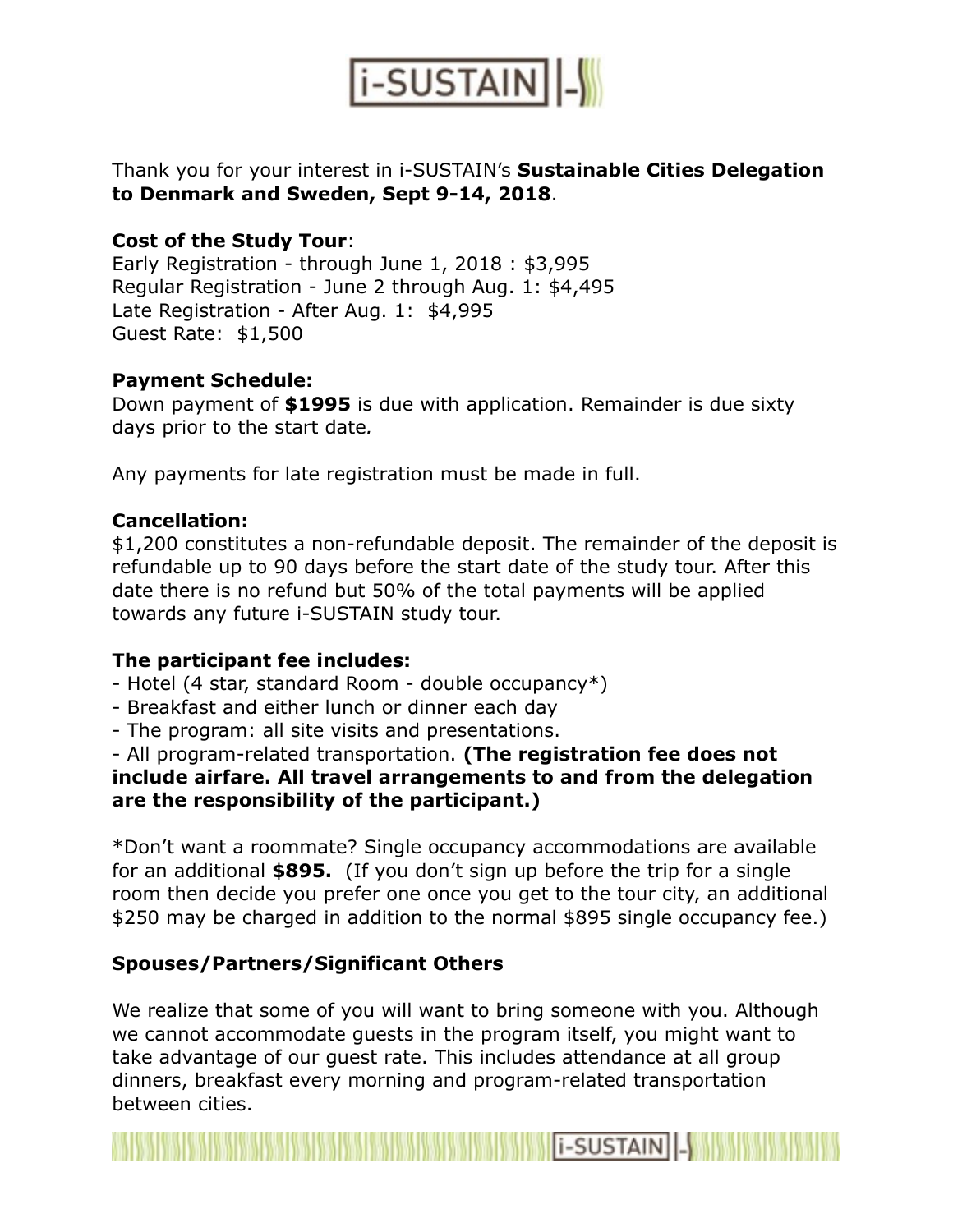

#### **Registration & Application Process**

Please complete the registration form below and include with your payment in the form of a check. We do not accept credit cards.

Check all that apply:

Early Registration - through June 1, 2018 : \$3,995 \_\_\_\_\_\_ Regular Registration - June 2 through Aug. 1: \$4,495 Late Registration - After Aug. 1: \$4,995 \_\_\_\_\_ Single Room Occupancy Surcharge: \$895 \_\_\_\_\_ Guest Rate: \$1,500 \_\_\_\_\_

#### **AIRFARE IS NOT INCLUDED IN THE ABOVE PRICES**

| Make checks payable to i-SUSTAIN, Inc. and mail to:<br><b>i-SUSTAIN</b><br>1410 E. Pine St., W120<br>Seattle, WA 98122<br>Contact Info:                                                                                        |  |  |  |
|--------------------------------------------------------------------------------------------------------------------------------------------------------------------------------------------------------------------------------|--|--|--|
|                                                                                                                                                                                                                                |  |  |  |
|                                                                                                                                                                                                                                |  |  |  |
|                                                                                                                                                                                                                                |  |  |  |
|                                                                                                                                                                                                                                |  |  |  |
|                                                                                                                                                                                                                                |  |  |  |
| Assistant's Name: 1988 Communication of the Communication of the Communication of the Communication of the Communication of the Communication of the Communication of the Communication of the Communication of the Communicat |  |  |  |
|                                                                                                                                                                                                                                |  |  |  |
|                                                                                                                                                                                                                                |  |  |  |
| <b>TRAVEL INFO</b>                                                                                                                                                                                                             |  |  |  |
|                                                                                                                                                                                                                                |  |  |  |
|                                                                                                                                                                                                                                |  |  |  |
|                                                                                                                                                                                                                                |  |  |  |
| <b>I-SUSTAIN</b>  -                                                                                                                                                                                                            |  |  |  |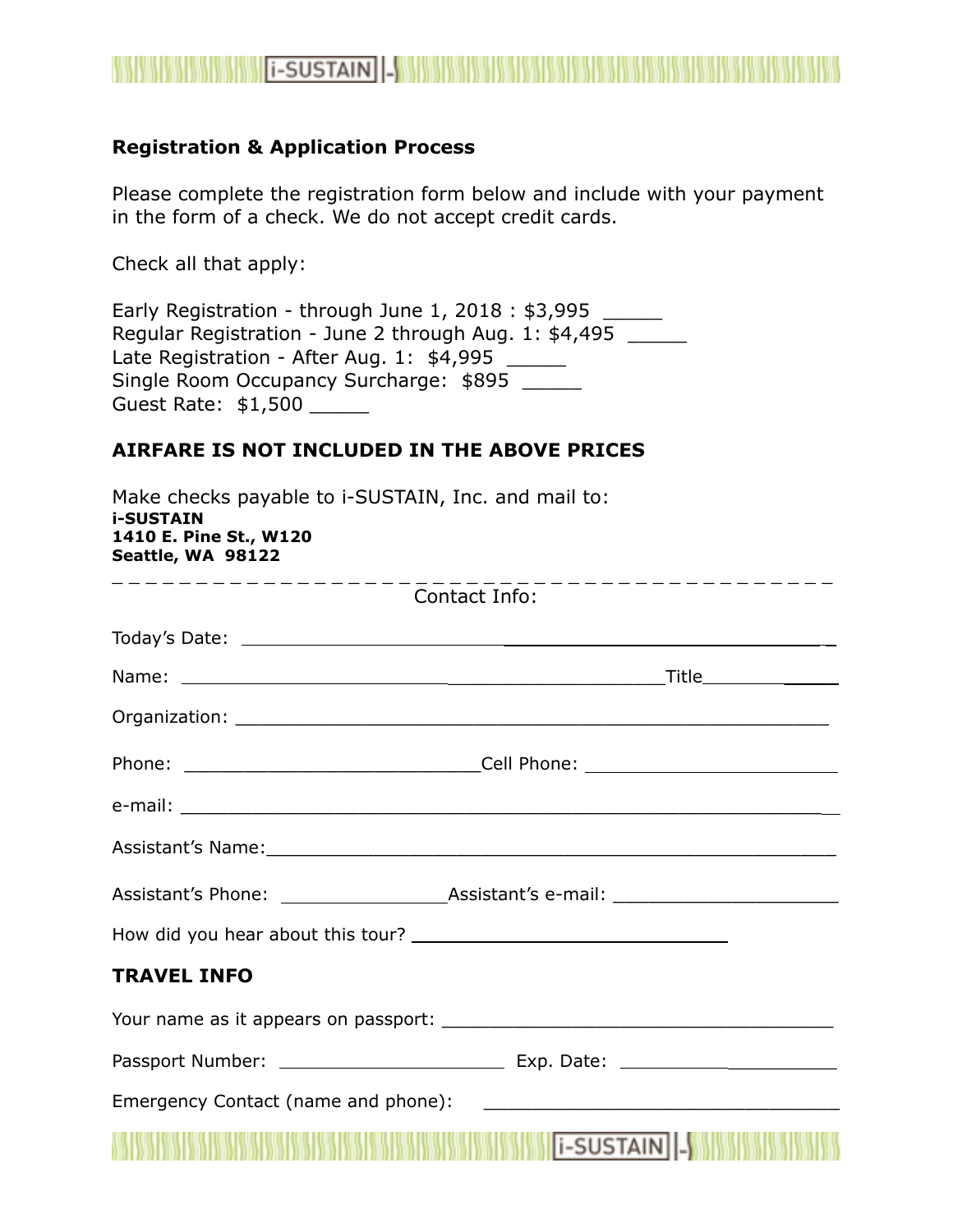# **Medical Information Form**

Please answer the following questions keeping in mind that they are designed to give us information we will need if you require healthcare.

| 1. Do you have health insurance? |
|----------------------------------|
| Does it offer coverage abroad?   |
| Name of health insurance carrier |
| Policy number                    |

2. Please indicate any aspect of your health that may affect you during this trip (back pain, diabetes, allergies, epilepsy, etc.) Explain what medications and treatment are necessary and describe any allergic reactions or other side effects to medication.

\_\_\_\_\_\_\_\_\_\_\_\_\_\_\_\_\_\_\_\_\_\_\_\_\_\_\_\_\_\_\_\_\_\_\_\_\_\_\_\_\_\_\_\_\_\_\_\_\_\_\_\_\_\_\_\_\_\_\_\_\_ \_\_\_\_\_\_\_\_\_\_\_\_\_\_\_\_\_\_\_\_\_\_\_\_\_\_\_\_\_\_\_\_\_\_\_\_\_\_\_\_\_\_\_\_\_\_\_\_\_\_\_\_\_\_\_\_\_\_\_\_\_ \_\_\_\_\_\_\_\_\_\_\_\_\_\_\_\_\_\_\_\_\_\_\_\_\_\_\_\_\_\_\_\_\_\_\_\_\_\_\_\_\_\_\_\_\_\_\_\_\_\_\_\_\_\_\_\_\_\_\_\_\_ \_\_\_\_\_\_\_\_\_\_\_\_\_\_\_\_\_\_\_\_\_\_\_\_\_\_\_\_\_\_\_\_\_\_\_\_\_\_\_\_\_\_\_\_\_\_\_\_\_\_\_\_\_\_\_\_\_\_\_\_\_

\_\_\_\_\_\_\_\_\_\_\_\_\_\_\_\_\_\_\_\_\_\_\_\_\_\_\_\_\_\_\_\_\_\_\_\_\_\_\_\_\_\_\_\_\_\_\_\_\_\_\_\_\_\_\_\_\_\_\_\_\_ \_\_\_\_\_\_\_\_\_\_\_\_\_\_\_\_\_\_\_\_\_\_\_\_\_\_\_\_\_\_\_\_\_\_\_\_\_\_\_\_\_\_\_\_\_\_\_\_\_\_\_\_\_\_\_\_\_\_\_\_\_ \_\_\_\_\_\_\_\_\_\_\_\_\_\_\_\_\_\_\_\_\_\_\_\_\_\_\_\_\_\_\_\_\_\_\_\_\_\_\_\_\_\_\_\_\_\_\_\_\_\_\_\_\_\_\_\_\_\_\_\_\_ \_\_\_\_\_\_\_\_\_\_\_\_\_\_\_\_\_\_\_\_\_\_\_\_\_\_\_\_\_\_\_\_\_\_\_\_\_\_\_\_\_\_\_\_\_\_\_\_\_\_\_\_\_\_\_\_\_\_\_\_\_

3. Do you have any special dietary needs? If so, specify.

4. Urban sustainability study tours require some degree of physical exercise, including but not limited to fast-pace walking and bicycle rides. If you are not comfortable, we will try to make other arrangements for you. By participating in this professional research mission you release all liability from i-SUSTAIN for unintended consequences that would arise from these activities.

\_\_\_\_\_\_\_\_\_\_\_\_\_\_\_\_\_\_\_\_\_\_\_\_\_\_\_\_\_\_\_\_\_\_\_\_\_\_\_\_\_\_\_\_\_\_\_\_\_\_\_\_\_\_\_\_\_\_\_\_\_ \_\_\_\_\_\_\_\_\_\_\_\_\_\_\_\_\_\_\_\_\_\_\_\_\_\_\_\_\_\_\_\_\_\_\_\_\_\_\_\_\_\_\_\_\_\_\_\_\_\_\_\_\_\_\_\_\_\_\_\_\_ \_\_\_\_\_\_\_\_\_\_\_\_\_\_\_\_\_\_\_\_\_\_\_\_\_\_\_\_\_\_\_\_\_\_\_\_\_\_\_\_\_\_\_\_\_\_\_\_\_\_\_\_\_\_\_\_\_\_\_\_\_ \_\_\_\_\_\_\_\_\_\_\_\_\_\_\_\_\_\_\_\_\_\_\_\_\_\_\_\_\_\_\_\_\_\_\_\_\_\_\_\_\_\_\_\_\_\_\_\_\_\_\_\_\_\_\_\_\_\_\_\_\_

I have answered the above questions to the best of my knowledge and have not withheld any relevant information.

| Signature | )ate |  |
|-----------|------|--|
|           |      |  |
|           |      |  |

**MARKET AND A REPORT OF A REPORT OF A REPORT OF A REPORT OF A REPORT OF A REPORT OF A REPORT OF A REPORT OF A REPORT OF A REPORT OF A REPORT OF A REPORT OF A REPORT OF A REPORT OF A REPORT OF A REPORT OF A REPORT OF A REPO**